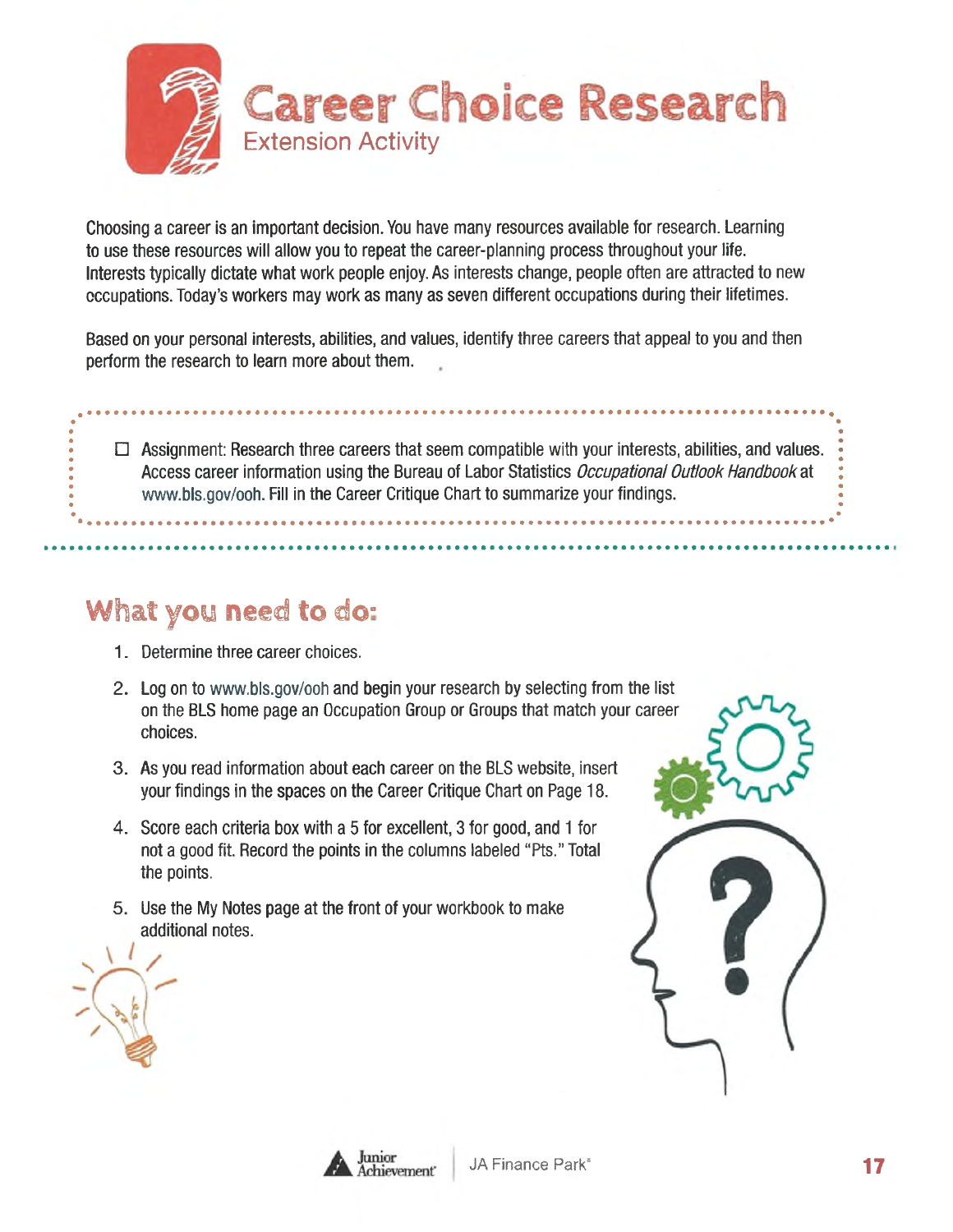

|                               |                 |     | Career Critique Chart Criteria |            |                      |            |
|-------------------------------|-----------------|-----|--------------------------------|------------|----------------------|------------|
|                               | Career 1        | Pts | Career $2$ : Pts :             |            | Career 3             | <b>Pts</b> |
| <b>Matches my interests</b>   |                 |     |                                |            |                      |            |
| <b>Matches my abilities</b>   |                 |     |                                |            |                      |            |
| <b>Matches my values</b>      |                 |     |                                |            |                      |            |
| <b>Salary or median pay</b>   |                 |     |                                |            |                      |            |
| <b>Entry-level education</b>  |                 |     |                                |            |                      |            |
| <b>Work experience</b>        |                 |     |                                |            |                      |            |
| <b>On-the-job training</b>    |                 |     |                                |            |                      |            |
| <b>Job outlook</b>            |                 |     |                                |            |                      |            |
| What workers do               |                 |     |                                |            |                      |            |
| <b>Work environment</b>       |                 |     |                                |            |                      |            |
| <b>Advancement</b>            |                 |     |                                |            |                      |            |
| <b>Other qualities needed</b> |                 |     |                                |            |                      |            |
|                               | Total Points: 0 |     | <b>Total Points:</b>           | $\vdots$ O | <b>Total Points:</b> | ့()        |

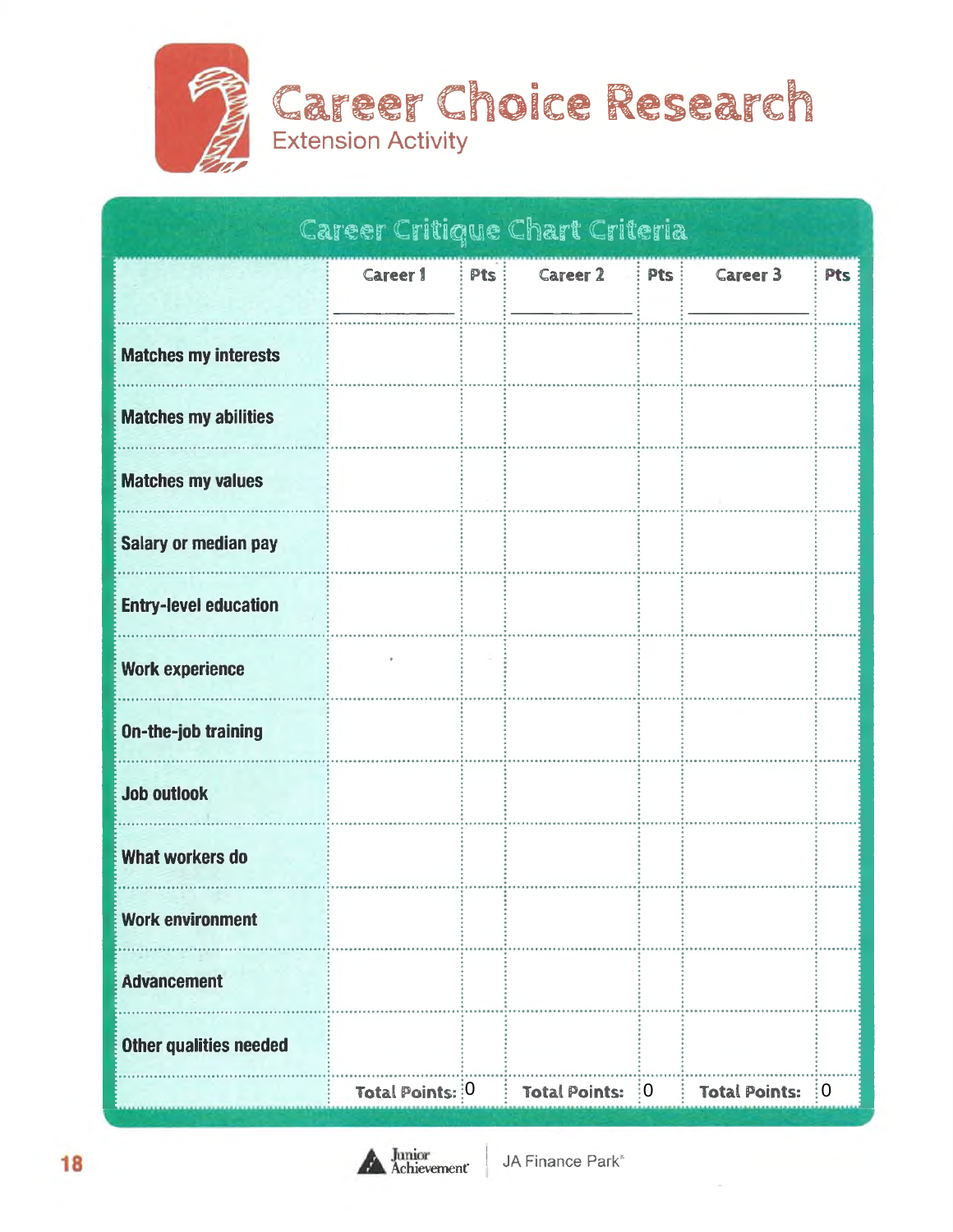

Using the information below, calculate each worker's net monthly income (NMI). GAI is gross annual income, and GMI is gross monthly income. (Note: Actual state and local tax rates will vary.)

| Jamal works at the recreation center 15 hours a week during the school year. He earns \$8.75 an hour.<br>In a typical month, he works 63 hours. Calculate his monthly taxes below.                                                                                                                                                    |                                                           |
|---------------------------------------------------------------------------------------------------------------------------------------------------------------------------------------------------------------------------------------------------------------------------------------------------------------------------------------|-----------------------------------------------------------|
| <b>Gross Monthly Income</b>                                                                                                                                                                                                                                                                                                           | \$                                                        |
| Monthly Federal Income Tax (10%)<br>Monthly Social Security (FICA) (6.2%)<br>Monthly Medicare (1.45%)<br>Monthly State Tax (4%)<br>Monthly Local Tax (0.1%)<br><b>Total Monthly Deductions</b>                                                                                                                                        | \$<br>\$0                                                 |
| Jamal's $NM =$                                                                                                                                                                                                                                                                                                                        | \$                                                        |
| A college student, Trey works part time for an annual salary of \$13,500 a year.<br><b>Gross Monthly Income</b><br>Monthly Federal Income Tax (11.6%)<br>Monthly Social Security (FICA) (6.2%)<br>Monthly Medicare (1.45%)<br>Monthly State Tax (4%)<br>Monthly Local Tax (0.1%)<br><b>Total Monthly Deductions</b><br>Trey's $NMI =$ | <u> 1989 - Johann John Stone, markin san</u><br>\$0<br>\$ |
|                                                                                                                                                                                                                                                                                                                                       |                                                           |
| Marie is a college professor. Her annual salary is \$66,000.                                                                                                                                                                                                                                                                          |                                                           |
| <b>Gross Monthly Income</b>                                                                                                                                                                                                                                                                                                           | \$                                                        |
| Monthly Federal Income Tax (18.7%)<br>Monthly Social Security (FICA) (6.2%)<br>Monthly Medicare (1.45%)<br>Monthly State Tax (4%)<br>Monthly Local Tax (0.1%)<br><b>Total Monthly Deductions</b>                                                                                                                                      | \$<br>\$<br>\$<br>\$<br>S<br>\$0                          |
| Marie's $NMI =$                                                                                                                                                                                                                                                                                                                       | \$                                                        |

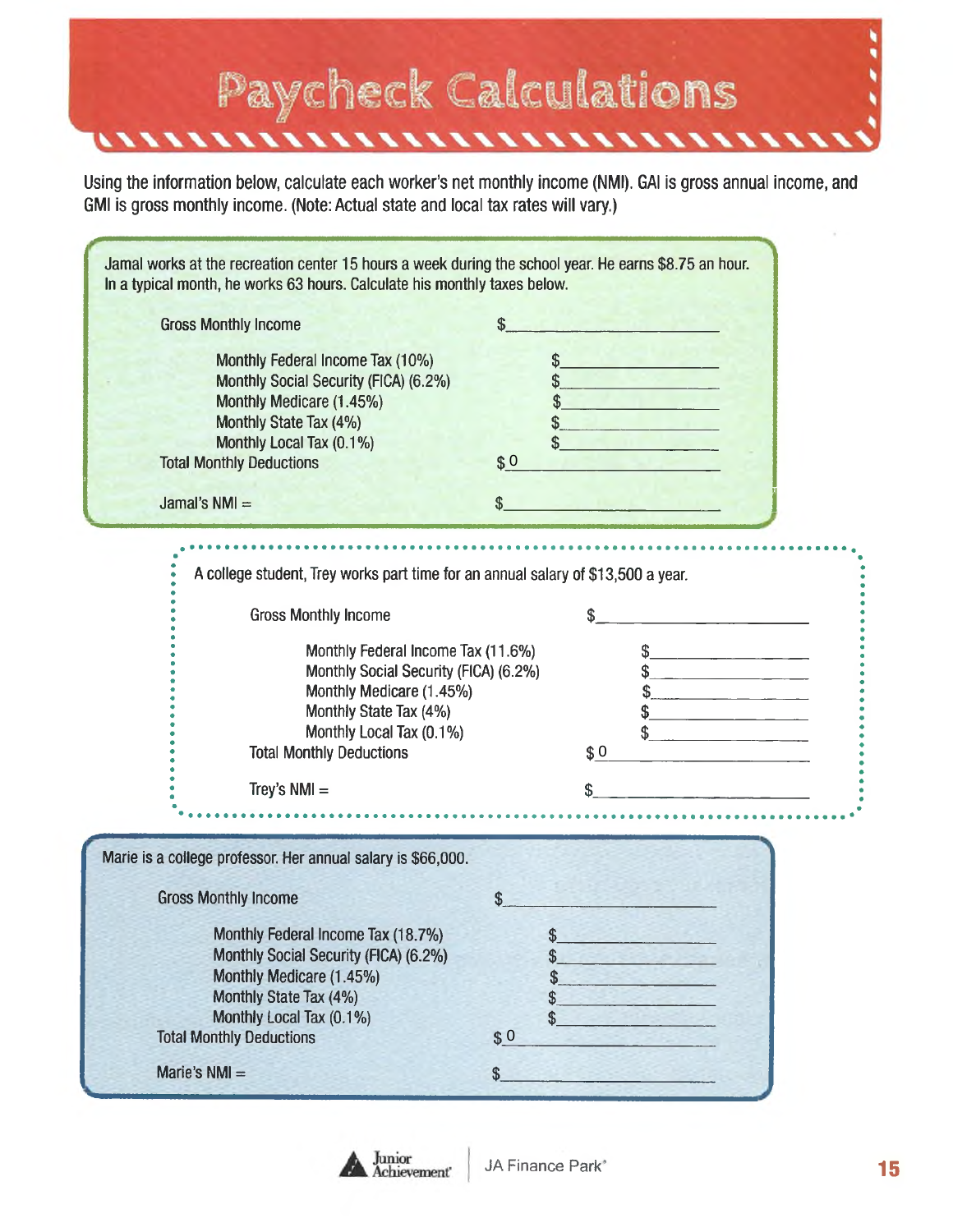

 $\sqcup$  -Assignment: Research jobs that interest you using these online career exploration tools.

#### **Career Exploration Tools**

What's your personality type? What are your interests and values? How about your strengths and weaknesses? Knowing the answers to such questions can help you decide on what's best for you to do in the world of work. Junior Achievement invites you to take advantage of the following free career exploration tools to guide you on your journey to what lies ahead.

If you're over 14 years old, check out the JA Career Profiler Assessment by Truity, a fun, informative way to separate what you like from what you dislike. The personal analysis takes about 20 minutes to help you find a career that best suits your interests, skills, and values. Enjoy discovering your passions and your purpose! Go to [http://japrofile.org.](http://japrofile.org)

0\*NET Interest Explorer, an online tool developed by the U.S. Department of Labor, Employment, and Training, is available to all users and takes about five minutes to complete. 0\*NET career exploration provides useful information you can use to identify your strengths, the kind of work you like to do, and what you deem important. Use the assessment to identify the education and training needed for careers that interest you and their salaries, and find jobs that are in high demand. Go to [https://www.](https://www.mynextmove.org/explore/ip)  [mynextmove.org/explore/ip](https://www.mynextmove.org/explore/ip)

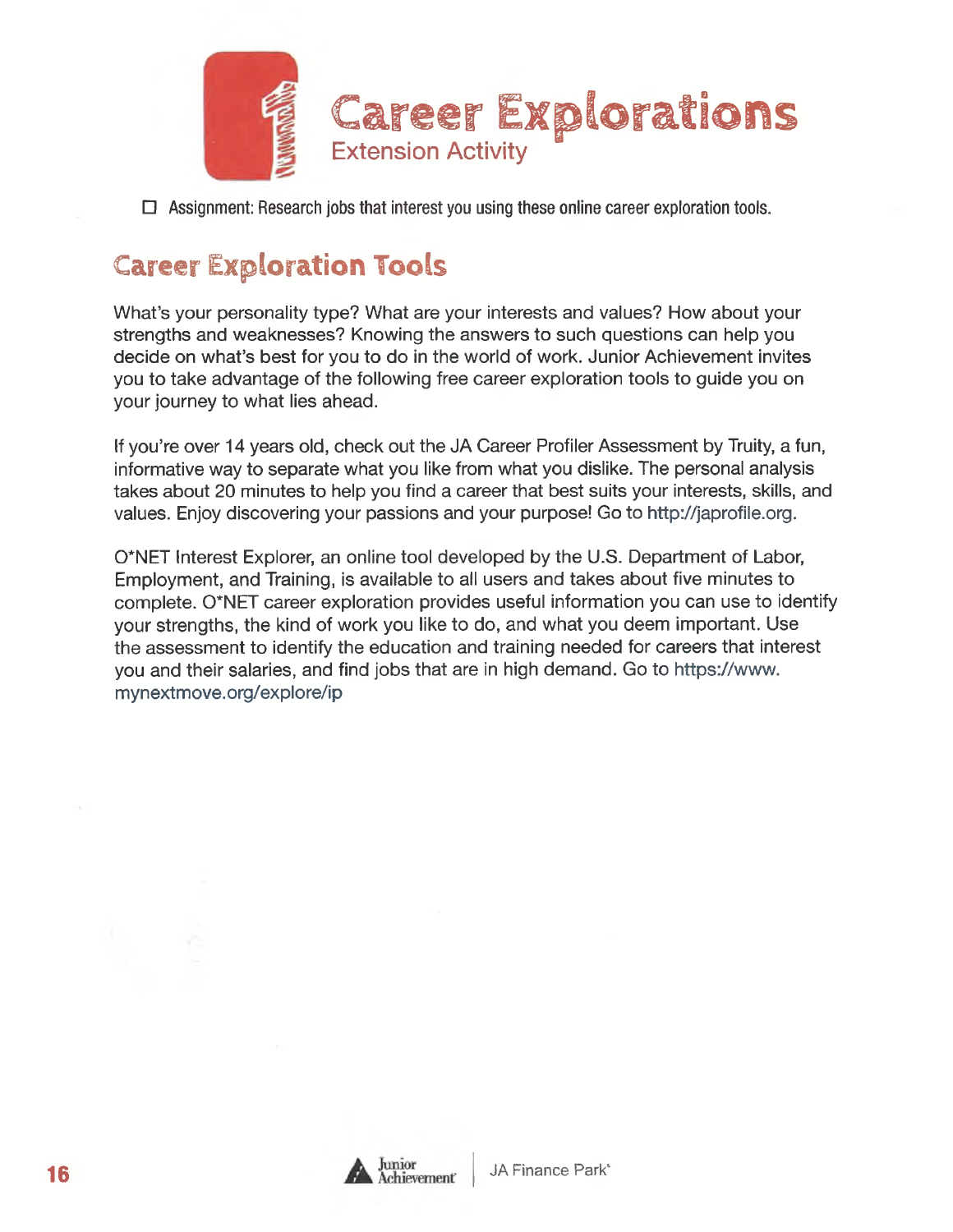## **Common Courtesies: Using Your Manners in Public**

- ® Be fully present. When you are with others, stop texting. Put your phone away and give them your full attention.
- ® Say thank you and say it often.
- ® Be on time
- ® Cover your mouth when you sneeze or cough
- ® Chew with your mouth closed
- ® Don't chew gum in public
- $\circ$  Open and hold the door for others
- ® Give up your seat on the bus, train or subway to the elderly
- ® Compliment others
- ® Say "good morning" or "goodnight"
- ® Say "excuse me" and make eye contact when you step on someone's toe or bump into them

And the list goes on: *Add* to it!

#### CONFIDENCE I CHARACTER I COURAGE

**E** the contract of the contract of the market when the control of the control of the control of the control of the control of the control of the control of the control of the control of the control of the control of the control of the control of the control of